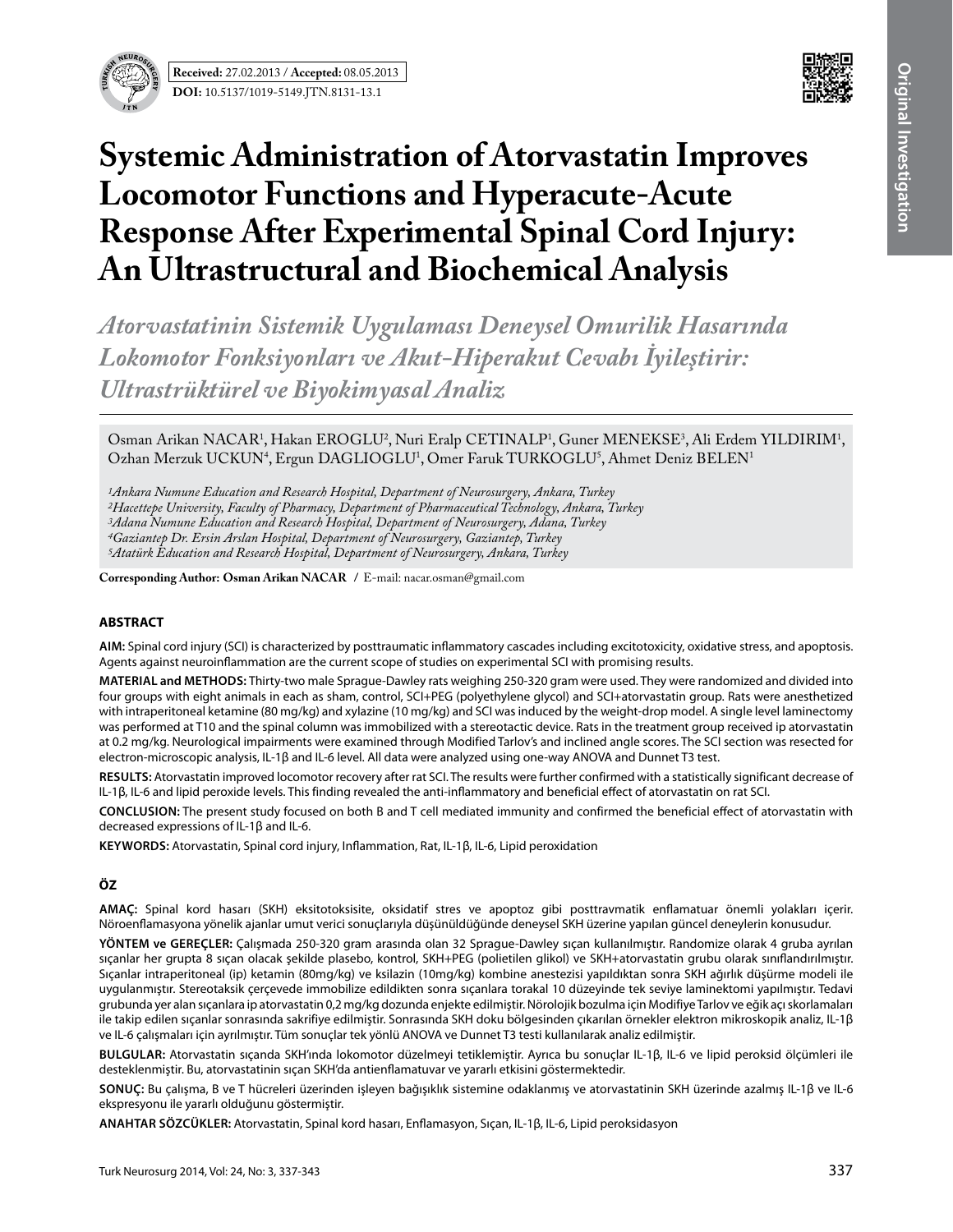## **Introduction**

Spinal cord injury (SCI) is an irreversible event with devastating and sometimes fatal results. The injury is a result of two-step cascade including primary mechanical insult followed by a secondary form of injury. Secondary injury includes a series of inflammatory chain of events upon which current researches are focused on. A typical posttraumatic inflammatory cascade includes several stages like excitotoxicity, oxidative stress, and apoptosis of the potentially viable cells (15). Breakdown of blood-spinal cord barrier is usually raised as the main histopathological mechanism among the cascade of events in secondary SCI (5, 14). Recent studies of acute inflammation have focused on iNOS-trigger over macrophages or astrocytes. The study presented by Pannu et al pointed to the attenuation of acute inflammatory response and a considerable neuroprotective effect by atorvastatin (24). Consequently, high levels of NO cause inhibition of mitochondrial functions and excitotoxic neuronal death (3, 18, 29). It could be predicted that agents causing inhibition of neuroinflammation may also be regarded as promising therapeutics against the mechanisms in hyperacute and acute phases of SCI.

Statins are a group of lipid lowering drugs with well known pleiotropic features like anti-inflammatory, antioxidant and neuroprotective effects (19, 31). The safety and efficacy of statins are well known and these drugs are well tolerated with minimal side effects like myopathy and seldom cases of neuropathy. Statin-induced myopathy is reported between 1 and 5% (2, 17, 26, 35). They were also found to improve the neurological functional recovery in stroke and traumatic brain injury in rats by amplification of synaptogenesis, angiogenesis and neurogenesis (7, 21). The main mechanism was claimed to be decreased level of inflammatory mediators and improved endothelial cell function or blood flow (1). Despite raised events by these HMG-CoA reductase inhibitors, a clear pathophysiological mechanism has not been established so far. In the present study, we investigated the influence of atorvastatin in hyperacute and acute phases of rat spinal cord injury through lipid peroxides, IL1<sub>R</sub>, IL-6 measurements and ultrastructural level.

#### **Material and Methods**

#### *Animal Care and Spinal Cord Injury Induction*

Animal care, surgery, and experimental protocol were all performed in accordance with the "Guide for the Care and Use of Laboratory Animals" of the US Department of Health and Humans Services (National Institutes of Health, Bethesda, MD, USA) and ethical approval of Animal Care Unit of Ankara Education and Research Hospital Ethics Committee (March 5, 2008-admission number 0269).

Thirty-two male Sprague-Dawley rats, weighing 250-320 gram were used in this study. The animals were randomized and assigned to one of the following four groups composed of eight animals each: sham (group 1), control (group 2, SCI only), vehicle (group 3, SCI+PEG (polyethylene glycol)) and treatment groups (group 4, SCI + Atorvastatin).

SCI was induced with the standardized weight-drop method, previously described by Pannu et al (12). Briefly, rats were deeply anesthetized with a mixture of ketamine (80 mg/ kg) and xylazine (10 mg/kg) administered intraperitoneally (ip). A single level laminectomy was performed at T10 level under the operating microscope and the spinal column was immobilized under the stereotactic device. An impounder (0.3 cm in diameter) was placed gently over the dura and SCI was induced by dropping a 4 g of sterile weight from a height of 10 cm directly onto the impounder (40 g cm force). Rats' systolic blood pressure and heart rates were monitored throughout the procedure. They were returned to their cages after SCI and body temperatures were maintained at 37°C throughout the next 24 hours.

#### *Drug Administration*

Rats in the treatment group received ip injection of atorvastatin (Dr. Reddy's Laboratories Ltd, India) at a dose of 0.2 mg/kg just after SCI. In addition, rats in the vehicle group were subjected to equal volumes of the solvent of atorvastatin, polyethylene glycol (PEG) (Merck, Germany) intraperitoneally.

#### *Motor Function Assessment*

All animals were examined for neurological impairment within 24 hours after the procedure by two evaluators blinded to the study groups. Open-field behavior was assessed and scored with a Modified Tarlov's Grading Scale (1: No movement, 2: minimal hindlimb movement but unable to stand, 3: able to stand but unable to walk, 4: able to walk with mild spasticity or incoordination of the hindlimb, 5: normal motor function) as proposed by Cheng et al (8). The average score of the evaluators were accepted as the final score of the regarding rat.

The locomotor function was further evaluated by the inclined plane technique proposed by Rivlin and Tator (27). The test consisted of measuring the maximum angle at which an animal can support its weight measured in a scale from 0 to 90 degrees over the inclined plane. The animals were placed transversely on the inclined plane and the highest angle a rat can stand over for 5 seconds was regarded as the "capacity angle" for that rat.

#### *Tissue Harvesting*

After the assessment of motor functions 24 hours after SCI, the rats were immediately sacrificed using high dose anesthesia and intracardiac perfusion was performed with 0.9 % NaCl to eliminate blood remnants from the spinal cord. The section of spinal cord subjected to injury was dissected with microscissors and a medium length of half cm spinal cord tissue was resected just at the level of SCI. Tissue specimens were fixated with 2.5% gluteraldehyde for electron microscopic analysis and the remaining tissues were kept in liquid nitrogen (-196°C) for biochemical analysis.

#### *Measurement of Lipid Peroxidation*

The exposed spinal cord samples were removed, weighed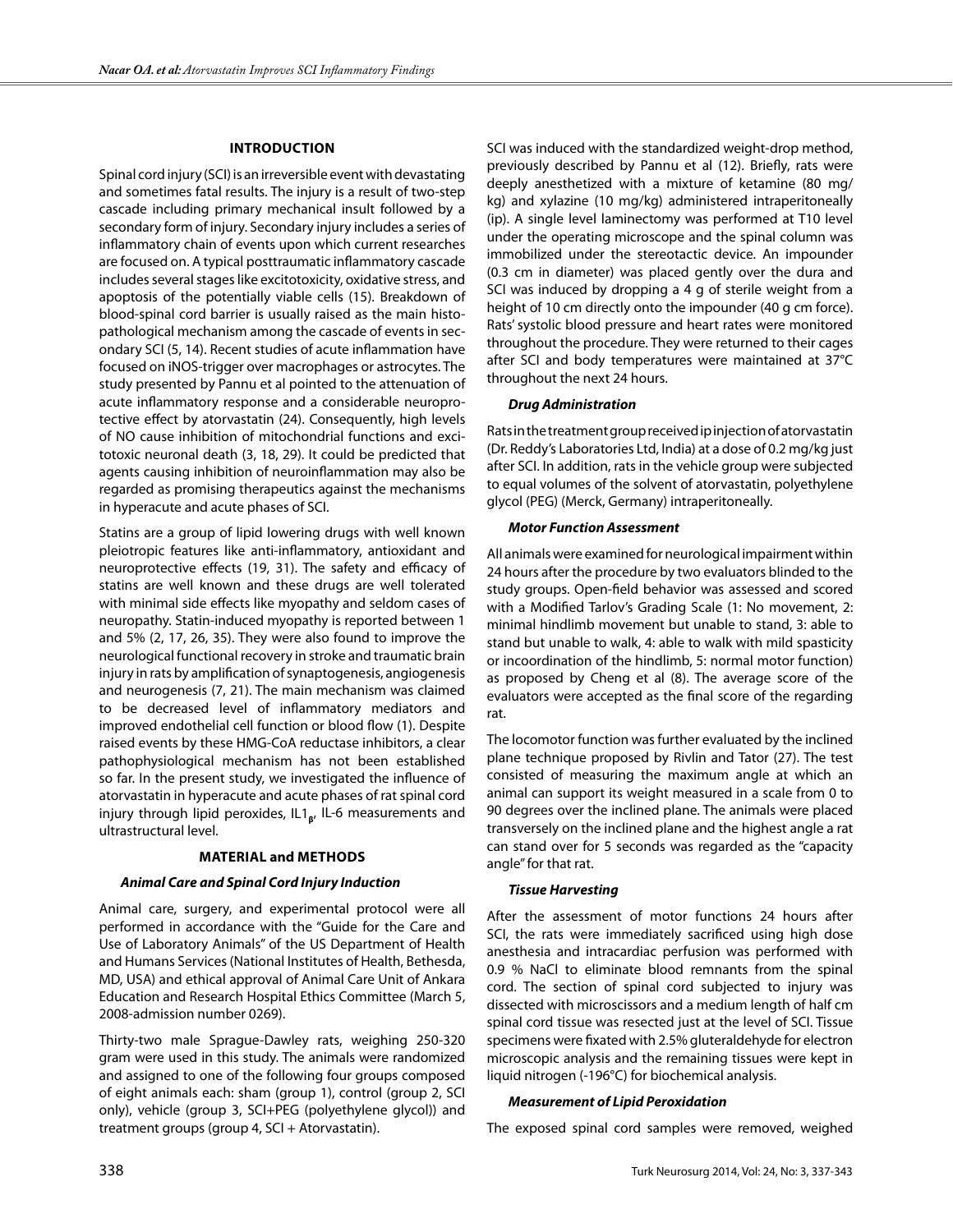and immediately frozen at -196°C for malonyl dialdehyde (MDA) assay. The levels of lipid peroxides in spinal cord tissue samples were measured with the method proposed by Mihara and Uchiyama (22). The procedure for lipid peroxide determination in spinal cord tissue samples was as follows: Weighed tissue in 100 mM KPO $_{\tiny 4}$  (pH 7.0) buffer was homogenized in an ice bath and 0.25 mL of homogenates (10% concentration) were mixed with 1.5 mL of % 1  $H_3$ PO<sub>4</sub> and 0.5 mL 0.8% TBA. They were kept in boiling water for 60 minutes. After cooling, 2 mL n-butanol was added to each tube. The samples from each tube was mechanically mixed at 2000 rpm for 30 seconds and centrifuged further at 2500 rpm for another 30 minutes (Sorvall RC-5B superspeed device). The color change in n-butanol phase was read at 532 nm (Shimadzu UV 120-2 spectrophotometer). The level of lipid peroxides was calculated on a graph with a standart method of 1,1,3,3-tetramethoxypropane. Lipid peroxide levels were expressed as nano moles per gram of tissue.

#### *Determination of IL-1β and IL-6 Levels*

Spinal cords were weighed and homogenized (10 % w/v) on ice in 25 mM Tris pH 7 tamponade containing 150 mM KCl (at a concentration of 10% weight/volume). The homogenization was done with Ultrathorax homogenizator in 1 +1 minutes at 3000 rpm. A remnant from the homogenate was reserved for MDA measurements. The rest of the homogenate was centrifuged at 12000 x g at  $+$  4°C for 25 minutes, the supernatant was removed and remaining serum was kept for ELISA and Bradford protein assays.

The levels of IL-1 $_{\rm \beta}$  and IL-6 were measured with a commercially available AssayMax Human Interleukin-1<sub>β</sub> and IL-6 kits in accordance with the recommendations of the manufacturer. In brief, 50μl samples were placed over a microplate to be incubated for 2 hours at room temperature. They were rinsed five times with 200μl of buffered solution and 50 µL of biotinylated IL-1<sub>β</sub> or IL-6 was added over the microplate. After another 2 hours of incubation, the plates were washed again with 200μl of buffered solution. After elimination of liquid from the microplate, 50 μl of Streptavidin-Peroxidase conjugate was added for another incubation lasting for 30 minutes. After procedures for dehydration, further incubation was done for 8 minutes with chromogen tetramethylbenzidine. 50μl of inhibitory solution was added lastly to prevent color reaction and the results were quantified spectrophotometrically with Spectramax M2 microplate reader (Molecular Devices Inc.) at 540 nm.

#### *Ultrastructural Examination with Electron Microscope*

The spinal cord samples were placed in 2.5% glutaraldehyde for fixation lasting 24 hours. The specimens were then rinsed with Sorenson's phosphate buffer and postfixed with 1% osmium tetroxide. After dehydration in a graded series of alcohol solution, the samples were treated with propylene oxide and embedded in epoxy resin to be kept in incubator at  $56^{\circ}$  C for 48 hours. Ultrathin sections were cut with ultramicrotome at a thickness of 60 nm and stained with uranyl acetate and lead citrate. The sections were evaluated under transmission electron microscope (TEM) (JEM 1200EX; Jeol, Tokyo, Japan) and microphotographs were taken at 10.000X magnification level.

#### *Statistical Analysis*

Data were analyzed using the SPSS statistical program (SPSS v.16, Chicago, IL, USA). Statistical analyses among groups were performed using the one way ANOVA (Analysis of Variance) test. Post-hoc analysis among the groups was done by using Dunnet T3 test. Results were reported as means ± standard deviation (SD). A probability value of less than 0.05 was considered to be statistically significant.

#### **Results**

#### *Locomotor Findings*

Before SCI induction, all rats demonstrated normal motor functions with a Tarlov score of 5. Immediately after SCI, the Tarlov score dropped to 1 in all rats indicating a complete loss of motor function. Twenty four hours after SCI, rats that received AT demonstrated a significant recovery of neurological function (p<0.05) compared with the sham and sham+PEG groups (Figure 3). Similar findings were obtained from the evaluation of the inclined plane results. Rats that received AT had a statistically higher capacity on the inclined angle board when compared to sham (p: 0.01) and vector (p: 0.004) groups. The results are summarized in Table I and Figure 1.

#### *Ultrastructural Findings*

*Group 1:* The TEM findings of the sham group did not reveal any abnormal ultrastructural changes in the gray and white matters of the spinal cord. The neurons and the mitochondria (m) were normal in appearance and the intracellular organelles, nuclei (N), membranes and perineuronal tissues did not show any histopathological changes. However, mild separations were observed in myelin sheaths of some large sized myelinated axons. This may be due to a delay in tissue fixation procedure (Figure 2a).

*Group 2:* The ultrastructural examination of the SCI only group revealed severe histopathological changes identified both in the gray and white matter of spinal cord. Intracellular vacuoles (v) in the cytoplasm with swollen mitochondria (m) were marked and the number of cellular organelles was

**Table I:** Tarlov and Inclined Angle Scores for Each Experimental Group

| <b>Groups</b>    | <b>Tarlov Score</b> | Inclined Angle Score |
|------------------|---------------------|----------------------|
| Sham             | $4.88 \pm 0.12$     | $67.50 \pm 2.84$     |
| <b>SCI</b>       | $1.25 \pm 0.16$     | $33.75 \pm 2.46$     |
| $SCI + PEG$      | $1.37 \pm 0.26$     | $35.62 \pm 2.75$     |
| SCI+Atorvastatin | $3.50 \pm 0.27$     | $52.50 \pm 2.84$     |

*SCI: Spinal cord injury, PEG: polyethylene glycol.*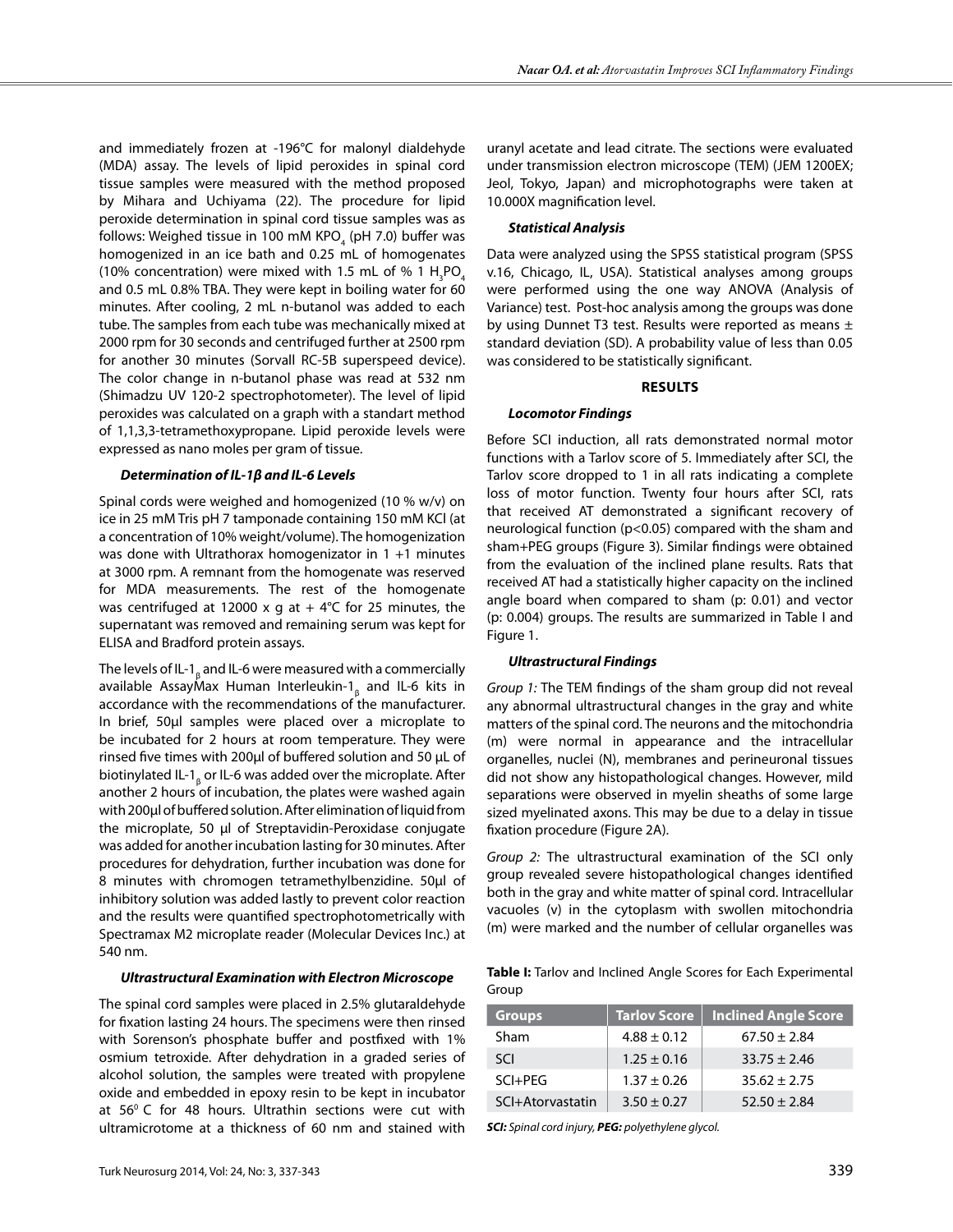



**PEG:** polyethylene glycol.





**Figure 2: a)** TEM findings of the sham group did not reveal any abnormal ultrastructural changes in the gray and white matters of the spinal cord. The neurons and the mitochondriae (m) were normal in appearance and the intracellular organelles, nuclei (N), membranes and perineuronal tissues did not show any histopathological changes. However, mild separations were observed in myelin sheaths of some large sized myelinated axons that may be due to delay in tissue fixation procedure. **b)** Ultrastructural examination of SCI only group revealed severe changes identified both in the gray and white matter. Intracellular vacuoles (v) in the cytoplasm with swollen mitochondria (m) were marked and the number of cellular organelles was markedly decreased in neuronal tissues. The nuclei (N) were normal. **c)** TEM examination of the atorvastatin (AT) group showed the least amount of changes in ultrastructural level. Intracytoplasmic vacuoles (v) were noticed and smaller than group 2 and 3. Additionally, swollen mitochondria (m) and perineural edema (pe) was prominent. The amount of intracellular organelles and the nuclei (N) of the neurons were ultrastructurally normal.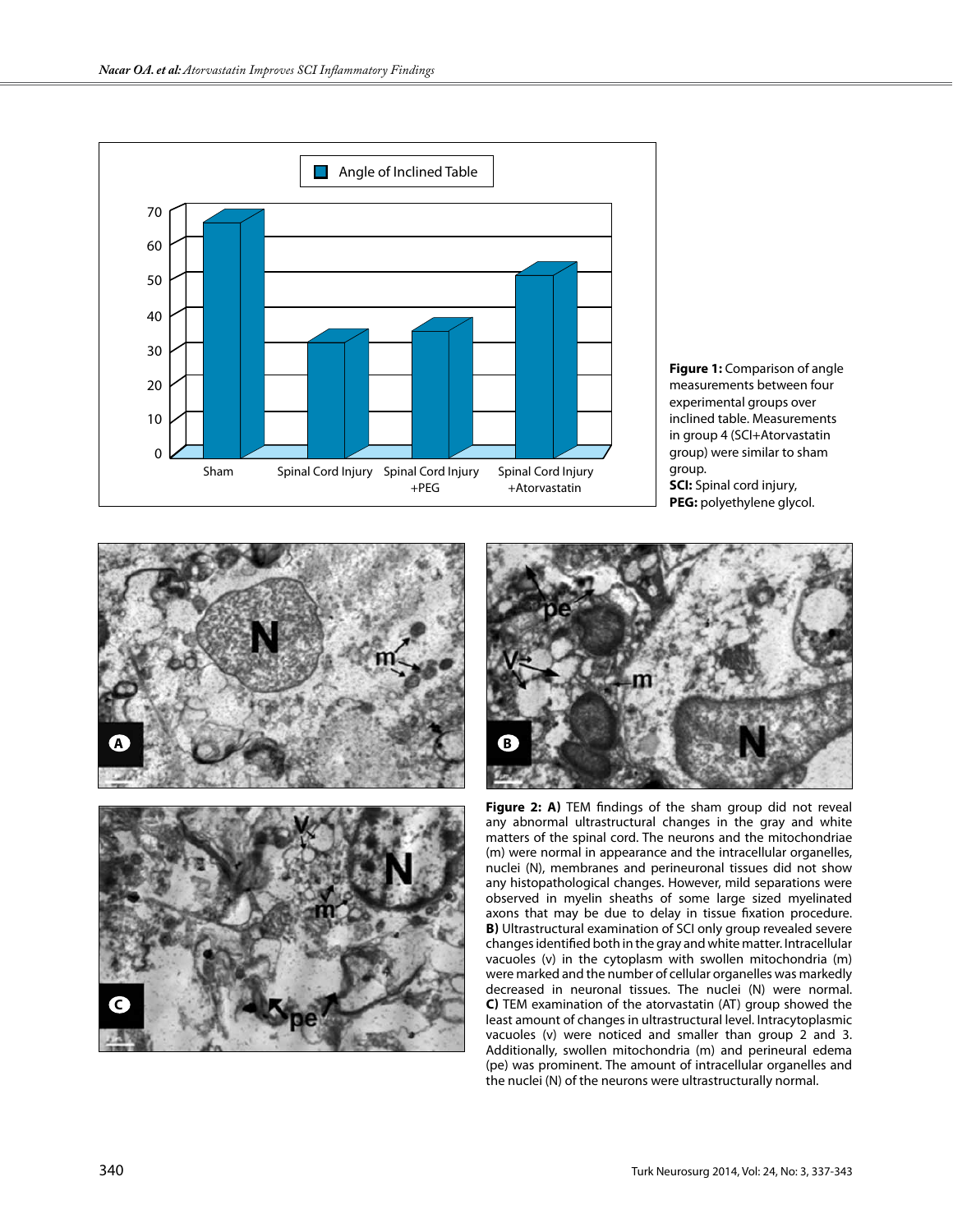markedly decreased in neuronal tissues. The nuclei (N) were normal (Figure 2B).

*Group 3:* The ultrastructural appearance of trauma+PEG (vehicle) group did not show any marked difference from the SCI only group. Similar findings of severe ultrastructural pathological changes were typical in gray and white matter as well as intracytoplasmic vacuoles. Additionally, separation and interruption of myelin configuration in myelinated axons were prominent.

*Group 4:* The TEM examination of the atorvastatin (AT) group showed the least amount of changes in ultrastructural level. Intracytoplasmic vacuoles (v) were also noted in this group however the vacuoles in the present group were smaller than the ones observed in groups 2 and 3. Additionally, swollen mitochondria (m) and perineural edema (pe) was prominent. The amount of intracellular organelles and the nuclei (N) of the neurons were ultrastructurally normal (Figure 2c).

#### *Lipid Peroxidation Levels*

No statistical significance was noted between the sham and the AT treated groups ( $p > 0.05$ ) (Figure 3). However early treatment with AT after trauma significantly decreased the lipid peroxidation compared with SCI only (p=0.028) and the vehicle groups (p=0.003) 24 hours postinjury. The results are summarized in Table II.

# *IL-1<sub>β</sub> and IL-6 Levels*

The levels of IL-1 $_{\rm \beta}$  and IL-6 are determined at 24 after trauma and, statistically significant results were observed among the groups for both cytokines (p<0.05). The IL-1<sub>β</sub> and IL-6 levels of group IV (trauma+AT) were lower than group II (trauma) and group III (trauma+vehicle) and this was statistically significant (p<0.05). However no significant difference was observed among the IL-1<sub>β</sub> and IL-6 levels of group I (sham) and group IV (trauma+AT) ( $p=0.983$  and  $p=0.414$  respectively). The IL- $1_{\beta}$  and IL-6 values of the groups are summarised in Table II respectively.

#### **Discussion**

Atorvastatin is a hypocholesterolemic agent with a proven effect on inflammation as well as antioxidant property (19, 31). Anti-inflammatory potential of this drug may aid in neurological impairment mechanisms of which are probably

**Table II:** Measurements of Il-1β, Il-6 and Lipid Peroxidation at Each Experimental Group. Il-1β And Il-6 were Designated in Pg/Ml and Lipid Peroxidation in Nmol/G Tissue Studied

| <b>Groups</b>    | $IL - 16$         | $IL - 6$          | <b>Lipid Peroxidation</b> |
|------------------|-------------------|-------------------|---------------------------|
| <b>Sham</b>      | 12.25±1.867       | $0.018 \pm 0.007$ | $51.98 \pm 2.39$          |
| SCI              | $17.07 \pm 2.600$ | $0.042 \pm 0.009$ | $71.24 \pm 3.53$          |
| SCI+PEG          | 28.34+2.429       | $0.034 \pm 0.003$ | $79.14 \pm 8.01$          |
| SCI+Atorvastatin | $12.34 \pm 3.626$ | $0.022 \pm 0.006$ | $57.97 \pm 5.42$          |

*SCI: Spinal cord injury, PEG: polyethylene glycol.* 



**Figure 3:** Comparison of measurements between four experimental groups in terms of IL-1β and IL-6 and lipid peroxidation. Measurements in group 4 (SCI+Atorvastatin group) were similar to the measurements of sham group. This finding showed the antiinflammatory and beneficial effect of atorvastatin on SCI. **SCI:** Spinal cord injury, **PEG:** polyethylene glycol.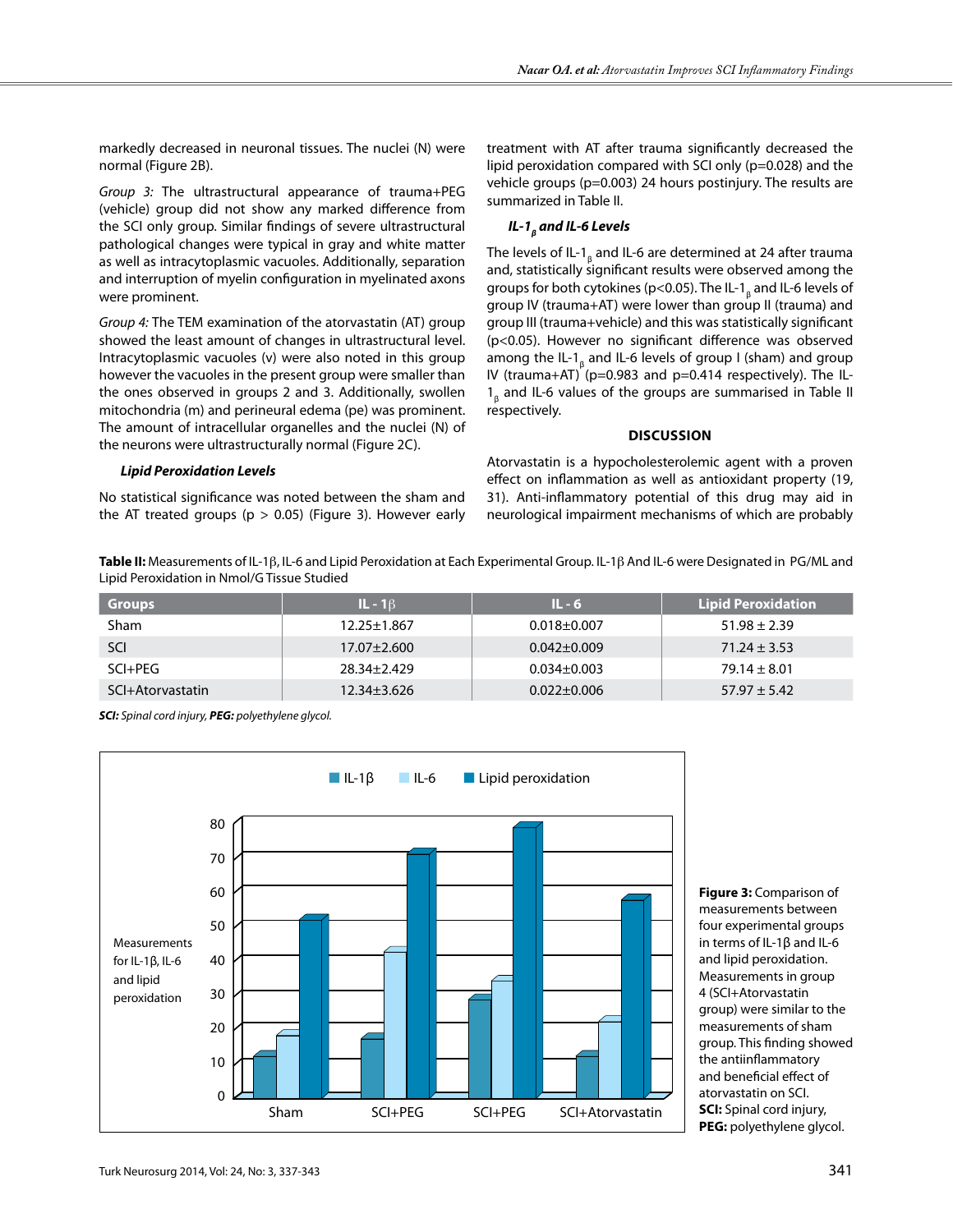due to unpredicted side effects of inflammatory cascades. In the present study, we demonstrated that systemic administration of atorvastatin reduced the expression of inflammatory cytokines like IL-1 $_{\beta}$  and IL-6 as well as lipid peroxides after experimental SCI in rats. The study also showed its beneficial effect in terms of Tarlov and inclined angle scores.

Pioneer studies on the inflammatory reactions after SCI mainly focuses on development of the disrupted blood spinal cord barrier or improvement of blood supply (23). The most interesting studies over the last two decades include mechanisms directed against endogeneous mechanisms: inhibition of chondroitin sulfate proteglycans, inhibition of Rho activation or inhibition of neurite outgrowth through nogo (16). Previous studies regarding anti-inflammatory neuroprotective measures include several chemotherapeutic agents like erythropoietin, tetracyclins, or methotrexate (4, 28). Statins are well known group of drugs that prevents de novo cholesterol synthesis and their neuroprotective role was recognized in previous studies against several neurological diseases like Alzheimer's disease and multiple sclerosis (9, 30). The studies reported by Pannu et al in 2005 and 2007 pointed to the neuroprotective effects of atrovastatin on SCI (24, 25). The aim of these studies was quite similar to the study we report here however the studies lack measurements of IL-6 and lipid peroxides. In the study reported by Han et al, it was found that atorvastatin provided a proper environment necessary for neural healing, in particular the drug induced the expression of BDNF (Brain derived neurotrophic factor) and GDNF (Glial cell line-derived neurotrophic factor) (13). Here we detected that atorvastatin improved the locomotor recovery after rat SCI. The results were further confirmed with the IL-1<sub>β</sub>, IL-6 and lipid peroxide measurements. This finding revealed the anti-inflammatory and beneficial effect of the drug on rat SCI

The primary goal of the present study is to examine the inhibitory effects of atorvastatin on inflammatory cascades involved in secondary SCI (20). Proinflammatory cytokines like TNF- $\alpha$  and IL-1 $_{\beta}$  are found to increase within hours after SCI (6, 32). Although their pivotal role in inflammatory processes regarding SCI was demonstrated previously, the success of these agents towards SCI was not clearly shown (10, 24, 33). Immune cells and glial cells migrate to the injury site early after SCI. Myelin base protein reactive T cells are proven to produce neural inflammation and neurological findings however the role of B cells at the level of injury needs to be investigated further (11). Macrophages and microglia do participate in tissue destruction and edema at the level of SCI in that these agents contributed to the production of cytokines like TNF, IL-1, IL-6 and IL-10 (34). The present study focused on both B and T cell mediated immunity and confirmed the beneficial effect of atorvastatin with decreased expressions of IL-1 $_{\mathrm{g}}$  and IL-6. However efficacy of atorvastatin on a long-term basis is not beyond the scope of this study and may be regarded as the primary limitation of this agent.

Electron microscopic observations identified severe changes after SCI both in gray and white matter. Intracellular vacuoles with swollen mitochondria and decreased number of cellular organelles were typical however examination of the AT group showed relatively mild changes in ultrastructural level. This finding showed the beneficial effect of the drug on ultrastructural level further confirming the anti-inflammatory potential of SCI. When combined together with the inhibitory role on cytokines, atorvastatin may be regarded as a future promising drug for SCI.

#### **References**

- 1. Amin-Hanjani S, Stagliano NE, Yamada M, Huang PL, Liao JK, Moskowitz MA: Mevastatin, an HMG-CoA reductase inhibitor, reduces stroke damage and upregulates endothelial nitric oxide synthase in mice. Stroke 32(4):980-986, 2001
- 2. Armitage J: The safety of statins in clinical practice. Lancet 370(9601):1781-1790, 2007
- 3. Bal-Price A, Brown GC: Inflammatory neurodegeneration mediated by nitric oxide from activated glia-inhibiting neuronal respiration, causing glutamate release and excitotoxicity. J Neurosci 21(17):6480-6491, 2001
- 4. Bartesaghi S, Marinovich M, Corsini E, Galli CL, Viviani B: Erythropoietin: A novel neuroprotective cytokine. Neurotoxicology 26(5):923-928, 2005
- 5. Bartholdi D, Schwab ME: Methylprednisolone inhibits early inflammatory processes but not ischemic cell death after experimental spinal cord lesion in the rat. Brain Res 672 (1-2):177-186, 1995
- 6. Bartholdi D, Schwab ME: Expression of pro-inflammatory cytokine and chemokine mRNA upon experimental spinal cord injury in mouse: An in situ hybridization study. Eur J Neurosci 9(7):1422-1438, 1997
- 7. Chen J, Zhang ZG, Li Y, Wang Y, Wang L, Jiang H, Zhang C, Lu M, Katakowski M, Feldkamp CS, Chopp M: Statins induce angiogenesis, neurogenesis, and synaptogenesis after stroke. Ann Neurol 53(6):743-751, 2003
- 8. Cheng H, Cao Y, Olson L: Spinal cord repair in adult paraplegic rats: Partial restoration of hind limb function. Science 273(5274):510-513, 1996
- 9. DeKosky ST: Statin therapy in the treatment of Alzheimer disease: What is the rationale? Am J Med 118(Suppl 12A): 48-53, 2005
- 10. Gal P, Kravcukova P, Mokry M, Kluchova D: Chemokines as possible targets in modulation of the secondary damage after acute spinal cord injury: A review. Cell Mol Neurobiol 29(6-7):1025-1035, 2009
- 11. Genovese T, Mazzon E, Crisafulli C, Di Paola R, Muia C, Bramanti P, Cuzzocrea S: Immunomodulatory effects of etanercept in an experimental model of spinal cord injury. J Pharmacol Exp Ther 316(3):1006-1016, 2006
- 12. Gruner JA: A monitored contusion model of spinal cord injury in the rat. J Neurotrauma 9(2):123-126; discussion 126-128, 1992